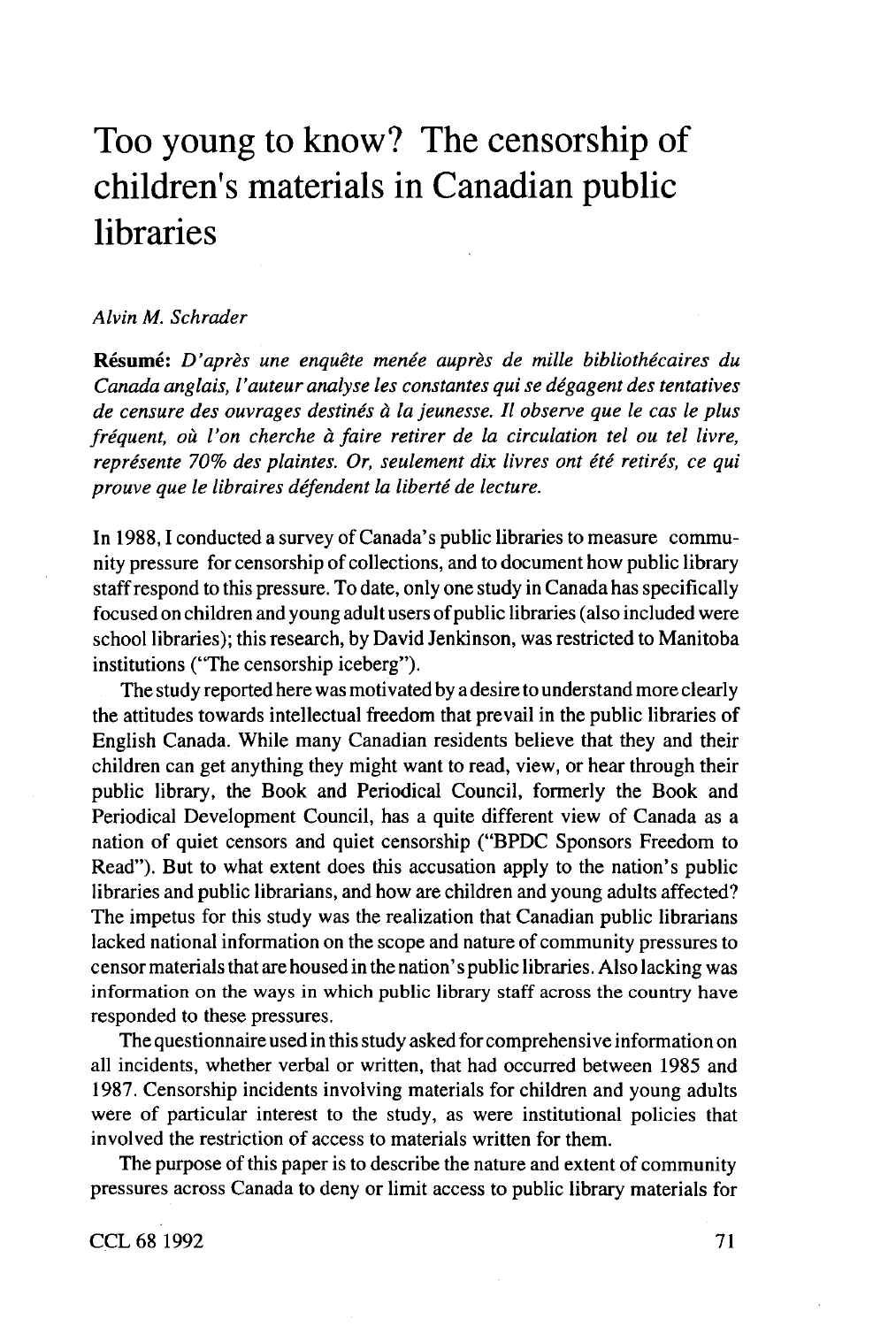children and young adults during the period 1985 to 1987. In describing this phenomenon, I hope to draw attention to the larger philosophical and social policy issues relating to children's rights and liberties in the Canadian body politic. Are we ever too young to know? How old is old enough? Should children and young adults have a moral right of unrestricted access to information and literature? A constitutional right?

# **Methodology**

A pre-tested questionnaire was mailed in early 1988 to all 1000 autonomous public libraries across Canada. Overall, 560 institutions responded, for a response rate of 56 percent. These 560 responding institutions served municipal populations of more than 19 million Canadian residents, approximately three out of four people in 1987. Because many more small than large public libraries responded to the study, the findings reported here tend to characterize smaller institutions across the country, with a median municipal population of 6,000 residents per library. They also tend to reflect the characteristics of Englishlanguage public libraries in Ontario (nine in ten questionnaire responses were in English and four in ten came from Ontario).

# **Findings**

Responding institutions reported that approximately 600 people objected to 687 items in all age groups between 1985 and 1987. These challenges involved some 500 different titles. For a report of the study findings for both adult and children' s materials, see the author's article in *Canadian library journal.*

One in five public libraries experienced challenges every year. While half of the challenges were verbal, this almost certainly understates their proportion because both documentation and staff memories of them tend to be less reliable, understandably, than for those challenges registered in writing. A total of 385 or 56 percent of all challenges were directed at materials for children and young adults.

### **Challenges to materials for children and young adults**

In Quebec, one of the study respondents described how a parent had been scandalized to find his daughter reading a public library book on menstruation that was aimed at ten to fourteen-year-olds. The daughter was ten. The father was a doctor. In Newfoundland, another respondent reported that a patron wanted all of Kevin Major's books removed from the children's section of the public library. In Alberta, it was reported that a parent wanted *Trish for president* removed from the young adult section of the public library, on the grounds that it was "definitely unsuitable" for a young adult; however, the real reason behind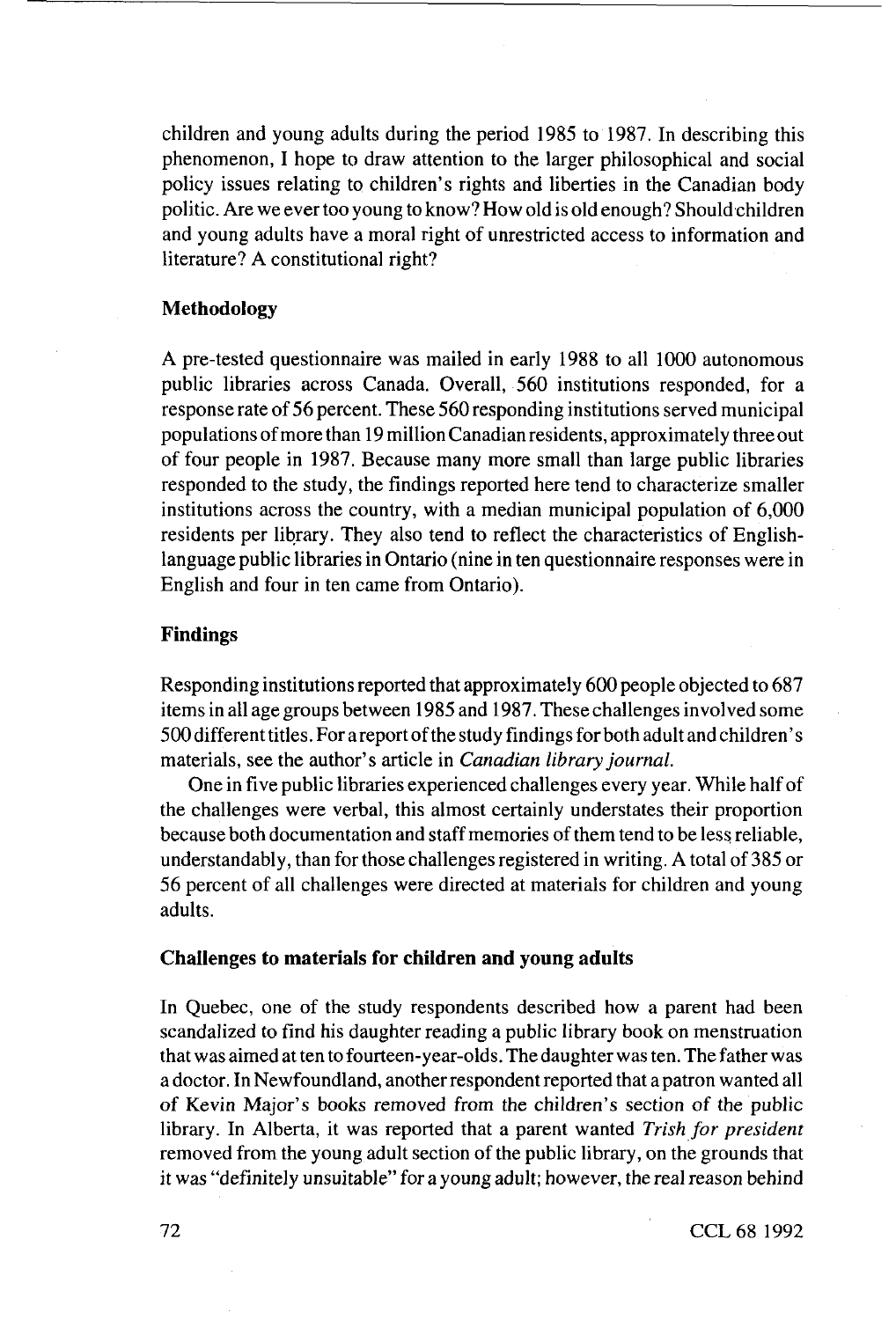the objection, the study respondent noted parenthetically, was the liberated attitude of the girl in running for school president. In Ontario, a parent wanted *Kevin* withdrawn from the public library collection, on the grounds that her son had been counselled "for this gay problem" that she claimed he was confused and unhappy about, and she strongly resented the content of this book, which in her view glorified it. Also in Ontario, a parent requested the removal of *Where did I come from?* by Peter Mayle, which she felt was too explicit and "damaging" to her nine-year-old son who was going into the priesthood." In Nova Scotia, a parent wanted the public library to remove its copy of *Nightmares: Poems to trouble your sleep* because one poem, about a ghoul outside the school, "added to the things kids have to watch out for and be frightened of." In Alberta, a parent wanted a book removed from the public library collection so that children would not have access to the obscene words in it. The book in question? *Webster's new collegiate dictionary.*

These are but a few of the hundreds of incidents that came to light in this study. Of the 385 challenges to materials for children and young adults, detailed information was supplied for 316 of them. These 316 challenges involved 125 public libraries across Canada, two-thirds of which served urban populations (median residents was 63,000).

All challenges to materials for children and young adults were initiated by adults, but it is curious that very few of these adults claimed to be acting on behalf of a child—fewer than one in five. Almost all the rest said that they were representing themselves. It is also curious that the majority of complainants wanted the offending materials removed from the library altogether, not just from the shelves for younger patrons.

By age level, 13 percent of all challenges were directed at preschool materials, 43 percent at materials for children aged approximately six to 12, and 44 percent at materials for those between 13 and 18. Fiction was much more commonly targeted than non-fiction, 249 challenges (84 percent) compared to 49 challenges (16 percent). Virtually all challenges involved books of one kind or another: picture books accounted for 27 percent of the total, comic books for two percent, magazines for one percent, and other books for 68 percent. Only one percent of the challenges were to materials in non-book formats such as video and audio recordings. Challenged titles were published over a wide range of years, but half had imprints in the 1980s and 40 percent in the 1970s.

Complainants objected to 257 different titles; four challenges were to "all titles" by particular authors or on particular subjects. The pattern of challenged titles is shown in Table 1.

*Table*

CCL 68 1992 73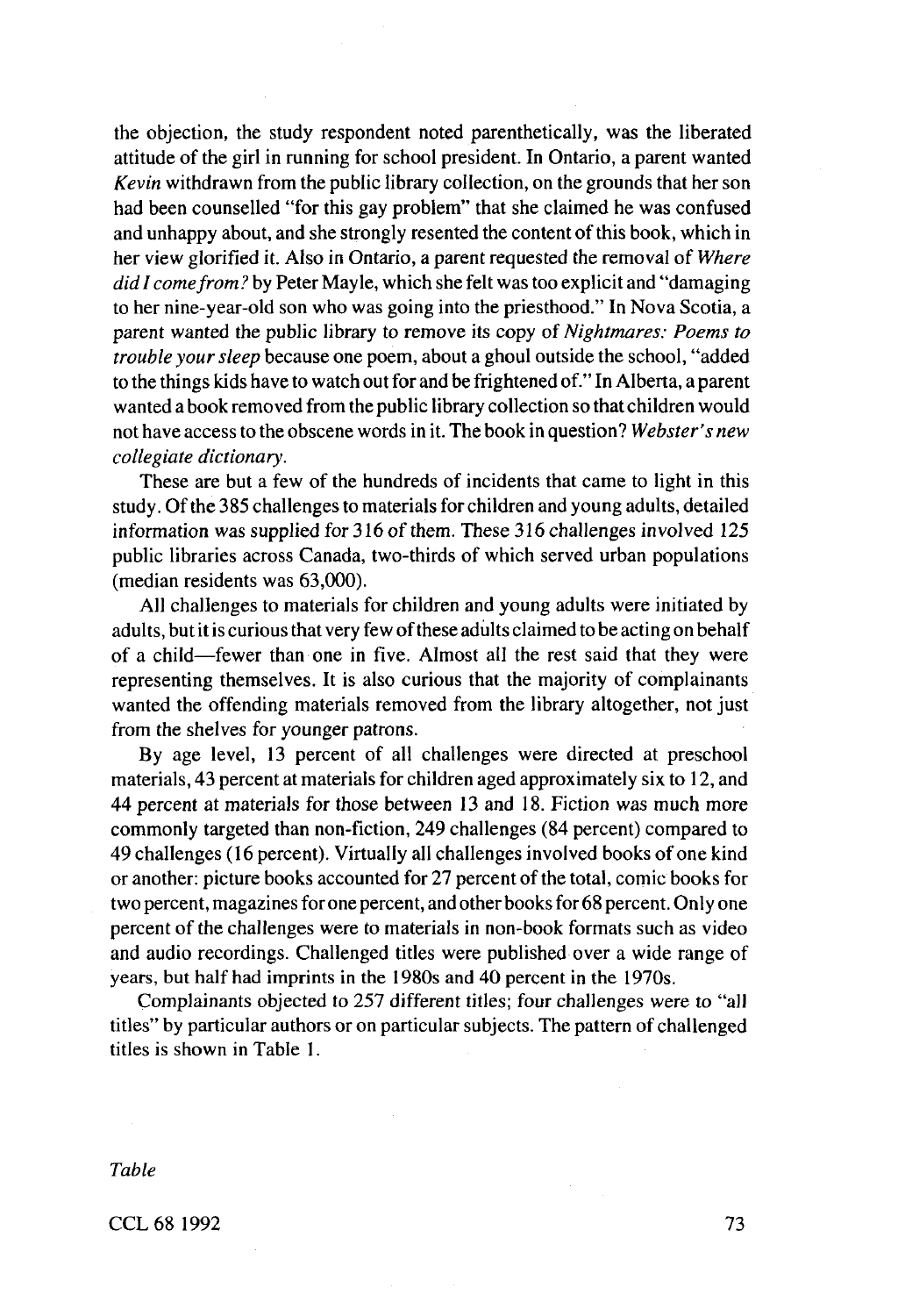| Title                  | Challenges<br>per Title | <b>Titles</b><br>Number | Percent |
|------------------------|-------------------------|-------------------------|---------|
| Lizzy's lion           | 11                      |                         |         |
| Forever                | 8                       |                         |         |
| Wifey                  | 6                       |                         | 2       |
| <b>Slugs</b>           | 6                       |                         |         |
| Where did I come from? | 4                       |                         |         |
| Outside over there     | 4                       |                         |         |
| 5 titles               | 3                       | 5                       | 2       |
| 21 titles              | 2                       | 21                      | 8       |
| 225 titles             |                         | 225                     | 88      |
| Total                  |                         | 257                     | 100%    |

# 7. *Challenged Titles, by Incidence, 1985-1987*

Most frequently challenged was *Lizzy's lion—*written by Dennis Lee, and illustrated by Marie-Louise Gay—with 11 complaints over the three years covered by the study. *Lizzy's lion* won the Canada Council's Children's Literature Prize for Illustration in 1984. In second place, with eight complaints, was Forever by Judy Blume. Tied for third were two titles that each received six complaints, *Wifey* by Judy Blume and *Slugs* by David Greenberg. As the table shows, however, most titles were challenged only once, while a few were challenged several times.

The pattern of challenged authors was similar to that of challenged titles: a few authors had several works challenged, while most authors had only a few challenged. Ten works by Judy Blume were challenged, seven works by Norma Klein, and five works each by Raymond Briggs, Roald Dahl, and Maurice Sendak. While the large number of offending titles identified in the present study suggests that it may not be possible to predict potentially vulnerable titles in the future, the study shows that there are several authors whose works have been challenged persistently in the recent past. It seems reasonable to predict that much of their present and new work will continue to be challenged—as long as they are alive to write and able to resist the chill of sustained censure by a small minority of Canadians.

Complainants gave 430 reasons for challenging these 257 titles. Their reasons reveal a fascinating, and at times bewildering, spectrum of community values, social attitudes, and ideological mindsets. The most common grounds for objections were violence, cruelty, and "scary" titles (24 percent of challenges). Second were titles deemed unsuitable for a particular age group (17 percent), almost always in combination with additional groups such as sex or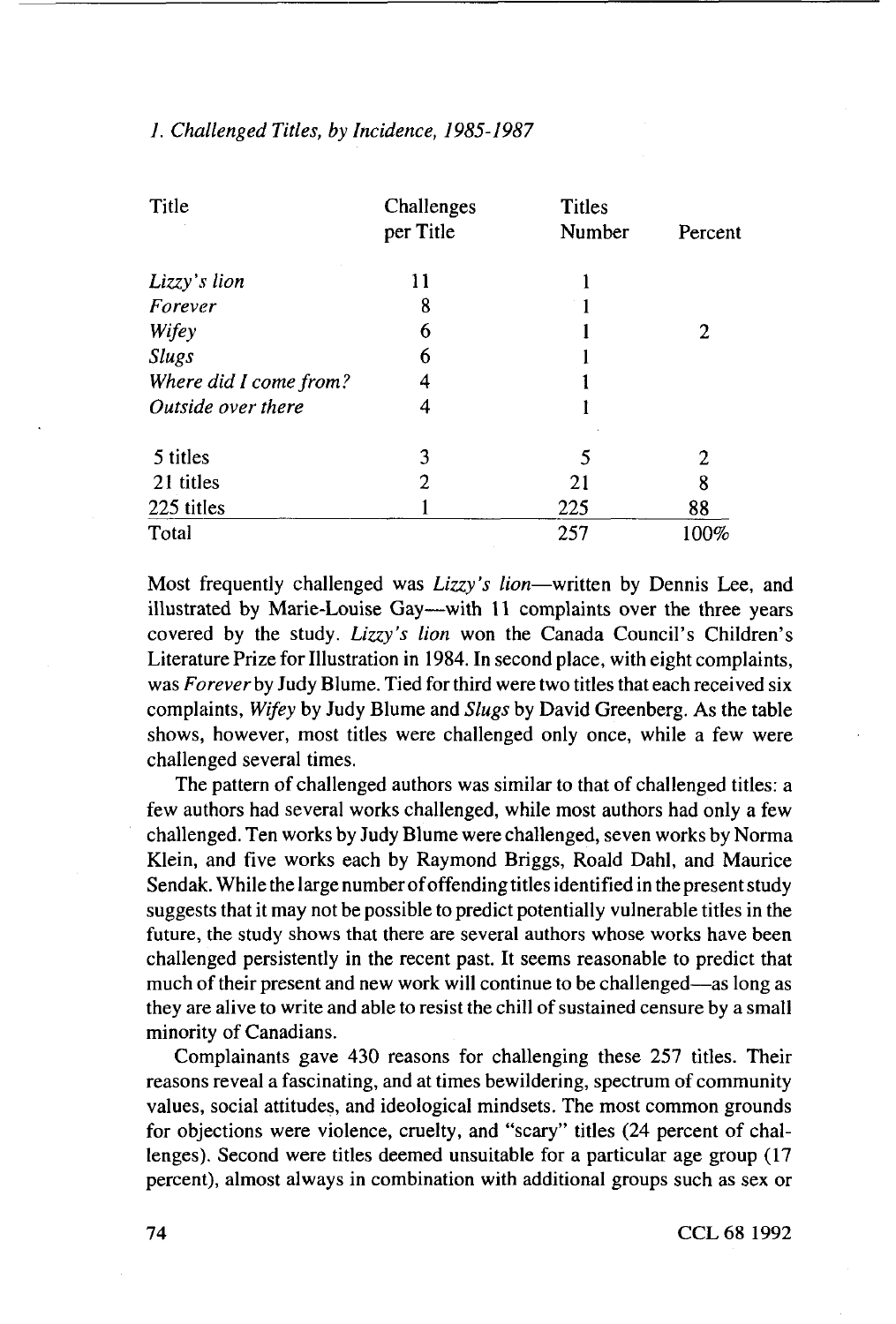violence. Third were objections to sexual explicitness, nudity, and pornography (16 percent). Fourth were objections to titles deemed to promote negative moral values (14 percent).

Specific grounds for objections, ranked by frequency of mention, were as follows:

- unsuitable for age group (74 times)
- violence, cruelty (69 times)
- sexually explicit, nudity (66 times)
- promotes negative moral values (59 times)
- scary, frightening to child (35 times)
- coarse language, profanity (30 times)
- promotes the occult, witchcraft (22 times)
- sexist, demeaning to women (12 times)
- racist (10 times)
- in bad taste (9 times)
- offensive to religion (9 times)
- promotes homosexuality (9 times)
- badly written (8 times)
- pornographic (7 times)
- other (11 times)

These patterns are somewhat similar to those found in several American studies of public libraries in individual states or regions. Noticeably absent from the American studies, however, were challenges on the basis of violence, cruelty, and scary titles. It is interesting that violence did not figure prominently in recent American studies of school library censorship either. In a nationwide study recently completed by Dianne Hopkins of challenges to materials in secondary school libraries, responses showed that violence was at the bottom of the list of concerns, while sexuality, profanity, obscenity, and morality ranked highest (4,24).

Although the statistical pattern in grounds for challenges looks relatively straightforward, it nonetheless masks a great deal of ideological complexity in the thinking of complainants. It masks their attitudes towards other citizens, especially towards children and young adults. Above all, it masks their beliefs about the power of ideas to persuade and tempt, and it masks their fears about the power of reading and the power of words.

Ideology, attitudes, beliefs, and fears are revealed in part through the words of the complainants themselves as they communicated to public library staff their grounds for challenging materials. Complainant objections to representations of violence and what they considered to be excessive or inappropriate violence were expressed in the following verbatim comments (bracketed information about titles and reading categories was supplied by the survey respondents):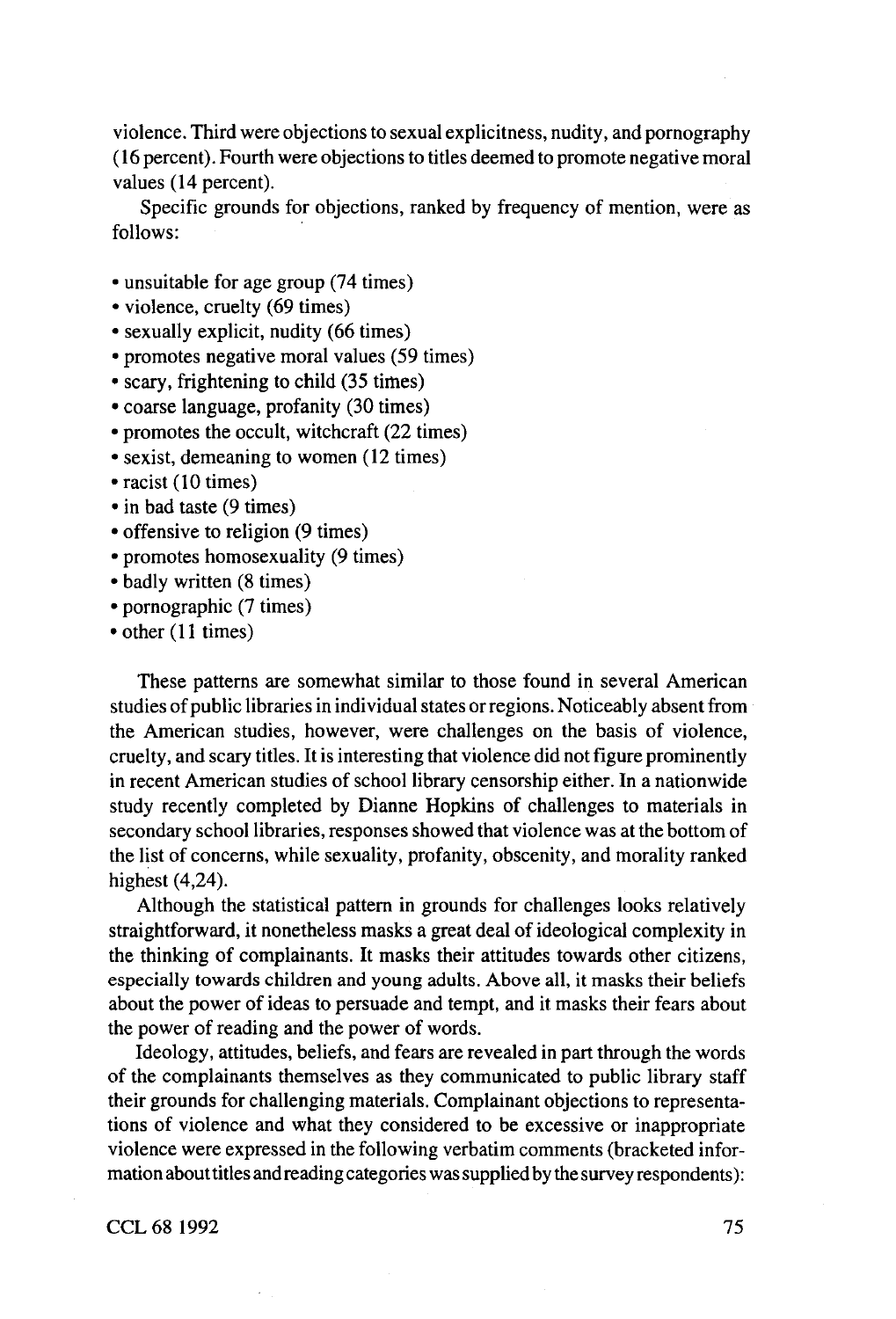• "Morbid and contains several senseless murders...Teaches children to solve their problems by using violence and murder." *[Big Claus and Little Claus* by Hans Christian Andersen, children's fiction]

• "Violence gratuitous and distasteful. Children torture, rape and finally murder babysitter and successfully blame it on a transient farm worker." *[Let's go play at Adams'* by Mendal W. Johnson]

• "Encourages children to feel violence will solve problems, encourages revenge—terrible qualities to teach." *[I'll fix Anthony* by Judith Viorst, picture book for ages three to ten]

• "Promotes disunity between brothers. There is no love or forgiveness but only hatred and revenge." *[I'll fix Anthony}*

• "Violence condoned. Not a good role model for young children." *[Beast of Monsieur Racine* by Tomi Ungerer, fiction for ages five and up]

• "Makes nuclear war sound like fun." *[The butter battle book* by Dr. Seuss, fiction for ages three to eight]

• "Fighting, hating and selfishness." *[Mine's the best* by Bonsall Crosby, easy fiction]

• "Emotional content, rape scene, death and cremation may be too intense for junior YA (ages eleven to thirteen). Might be more suitable to senior YA (fourteen to sixteen)." *[Crabbe* by William Bell]

• "Babysitter wanted to eat kids. Story is violent, inappropriate for three-yearold being left with babysitter." *[Mr. and Mrs. Pig's evening outby* Mary Rayner, picture book fiction]

• "Child was visibly upset by the pictures of eating a live cat and bird and the final basement picture. Upset by wording and torture scene on pages 23 and 24 especially." *[The Werewolf family* by Jack Gantos and Nicole Rubel, picture book for ages four to ten]

• Too violent for patron's child—fox snapped off the heads of his victims. *[The story of Henny Penny* illustrated by Tom and Blonnie Holmes, easy fiction]

• Patron objected to the second verse of London Bridge, specifically "chopped off their heads." *[Sally go round the sun* by Edith Fowke, preschool fiction]

• "This book is gross! It's violent to eat humans—cannibal, and violent to fall apart and split open." *[The greedy old fat man* illustrated by Paul Galdone, preschool picture book]

• "Frightening for a child because the vain queen eats the heart of Snow White (she thinks it's her heart, actually a wild boar's heart)." *[Snow White and the seven dwarfs* retold by Wanda Gag, junior fiction]

• "Child was upset by Tittymouse and Tattymouse because Titty was scalded to death." *[Tales to tell* by Harold Jones, preschool picture book]

• "Body being beaten, hanging." *[The Punch and Judy book* by Ron Mann, juvenile/easy fiction]

• Patron was offended by the illustrations in which some faces are grotesque, the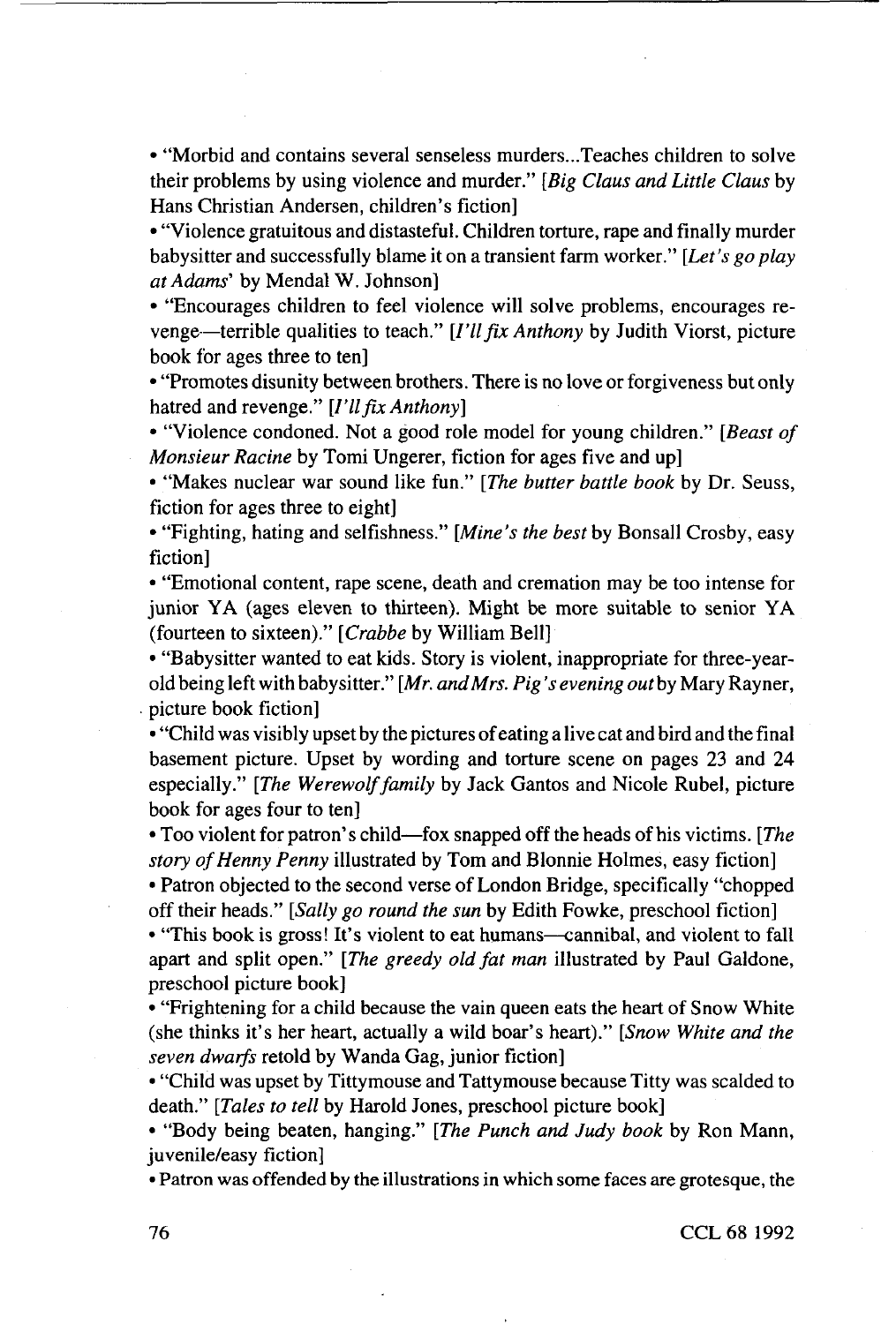giant is scary, and Tom comes out of a cow in a cowpat. *[Adventures of Tom* by Freire Wright, picture book]

• Patron found offensive the part where the tiny woman goes to the graveyard and removes a bone from the top of a grave and then uses it to make soup. *[The teeny tiny woman* by Barbara Seuling, fiction for ages three to eight]

• "Story is gory, very unhappy ending, disturbing to young child." *[Big monster* by Shane Zarowny, easy fiction]

• Dialogue had frightened child when parent read the book to him. Crocodile eats child. Wanted us to warn parents that book would scare children. *[The enormous crocodile* by Roald Dahl, easy fiction]

• "Moral dubious, violent, not educational, scary." *[Five Chinese brothers* by Claire Bishop, children's picture book]

Complainant objections to materials with themes involving sex and sexual taboos were expressed as follows:

• "The flap on book did not at all even hint to the abundance of sexual information my child was suddenly confronted with—pg. 15,20,45—I do want my children to be aware of all this, but not at age eight and certainly not by accident." *[Naomi in the middle* by Norma Klein, fiction for grade four]

• It would upset her children, who don't know about these things. The patron does realize this occurs in some homes. *[Don't hurt me. Mama* by Muriel Stanek, fiction for ages seven to eight]

• Felt book was too mature for patron's eight year old daughter. *[Are you there God, it's me Margaret* by Judy Blume, fiction for ages ten and up]

• "Suggestions are very explicit. Work is too revealing for young teens and seems to condone sexual freedom." *[Beginner's love* by Norma Klein, teen fiction]

• "Severely lacking morals; advocates abortion, sleeping around." *[It'snotwhat you expect* by Norma Klein, young adult fiction]

• "Inappropriate classification—YA novel about gay teenage boys. Language and subject too crude for early teens who gravitate to YA-designated books." *[Boys on the rock* by John Fox]

• "Discovering the mother and father had sex and the feelings of girls for girls etc." *[Flick* by Wendy Kesselman, fiction for age thirteen]

• "Implied lesbianism and vulgar terms." *[BouquetsforBrimbal* by J.P. Reading, fiction for ages fourteen plus]

• "Book dealt with lesbianism." *[Annie on my mind* by Nancy Garden, fiction for ages eleven to fifteen]

• Wrong cataloguing; concern over "changing" Hercules to (female) Heraclea. *[Heraclea* by Bernard Euslin, juvenile fiction]

• "I find the profanity objectionable as well as the explicit description of sexual intercourse on p. 109. It seems to me that both of these make the book unsuitable for young teens at whom it seems to be aimed." *[Dark but full of diamonds* by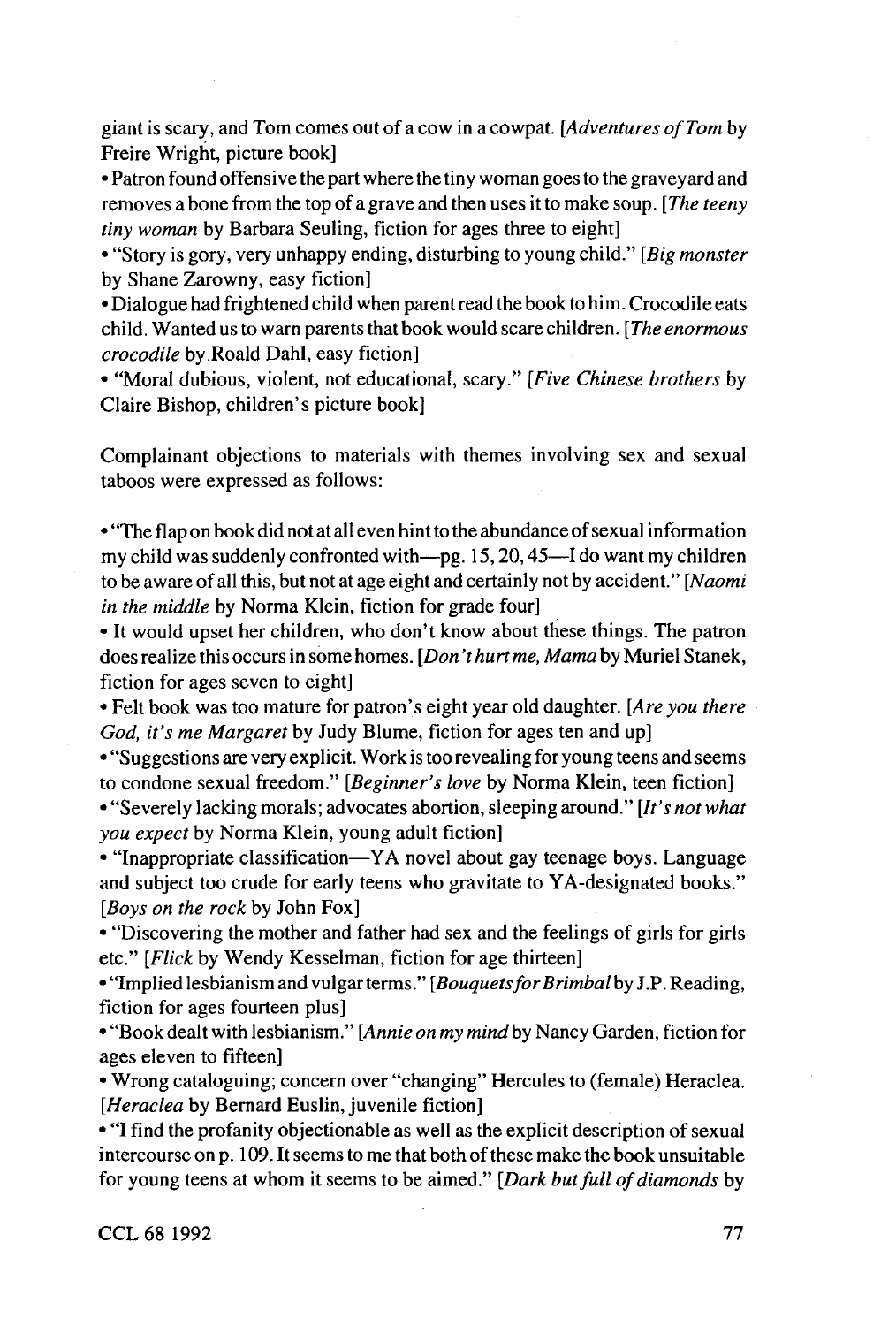Katie Letcher Lyie, young adult fiction]

• "Specific description of masturbation made children want-to try it." *[Deenie* by Judy Bloom, juvenile fiction]

• "Female nudity would corrupt children." *[Tell me grandma, tell me grandpa,* author not given, preschool]

• "Their only relationship is sleeping together—there is no normal relationship." *[Family secrets* by Norma Klein, young adult fiction]

• "Incredibly sexually graphic pictures. They were truly pornographic. The breast, the vagina as a source of violence. This is a sexual nightmare come true." *[The tin pot foreign general and the old iron woman* by Raymond Briggs, fiction for ages twelve and over]

• "Small children might not get the message about the effects of war and could incorporate these ideas into their play." *[The tin pot foreign general and the old iron woman}*

• "Sexual comments—condoms mentioned—not necessary in collection, not even a good story." *[Where has Deedie Wooster been all these years']* by Anita Jacobs, young adult fiction]

• "Book described boy's sexual experiences with girl friend." *[Juggling* by Robert Lehrman, young adult fiction]

• Patron had read a critique which claimed book was an allegory of rape. *[The witches* by Roald Dahl, fiction for ages eight to twelve]

• Graphic representation of birth of puppy offended mother. *[The last puppy* by Frank Asch, preschool picture book]

• "Gives children the wrong impression about sex." *[What's Best for you* by J. Angell, young adult fiction]

• "Nudity, unpleasant story *no* child could enjoy." *[In the night kitchen* by Maurice Sendak, preschool fiction]

• "Sexual references re prurient interests of male adolescents." *[Starring Sally J. Freedman as herself by* Judy Blume, fiction for ages ten to thirteen]

• "Book too graphic about genital parts in a *negative* way—making fun of genitals, etc." *[Les aventures magiques de CorentinaupaysdePipiCaca,* author not given, juvenile fiction]

A fascinating cluster of challenges centred on portrayals of less-than-perfect adults and dysfunctional families. Specific themes found offensive by complainants were disrespect of children for parents, unacceptable behaviours such as incest, abuse, violence, and suicide, and inappropriate role modelling. These complaints were usually expressed as promotion of negative (read "unacceptable") moral values.

• "Material depicted youths exhibiting disrespect for parents." *[Angel dust blues* by Todd Strasser, young adult fiction]

• "Taught children disrespect to relatives and other adults when parents were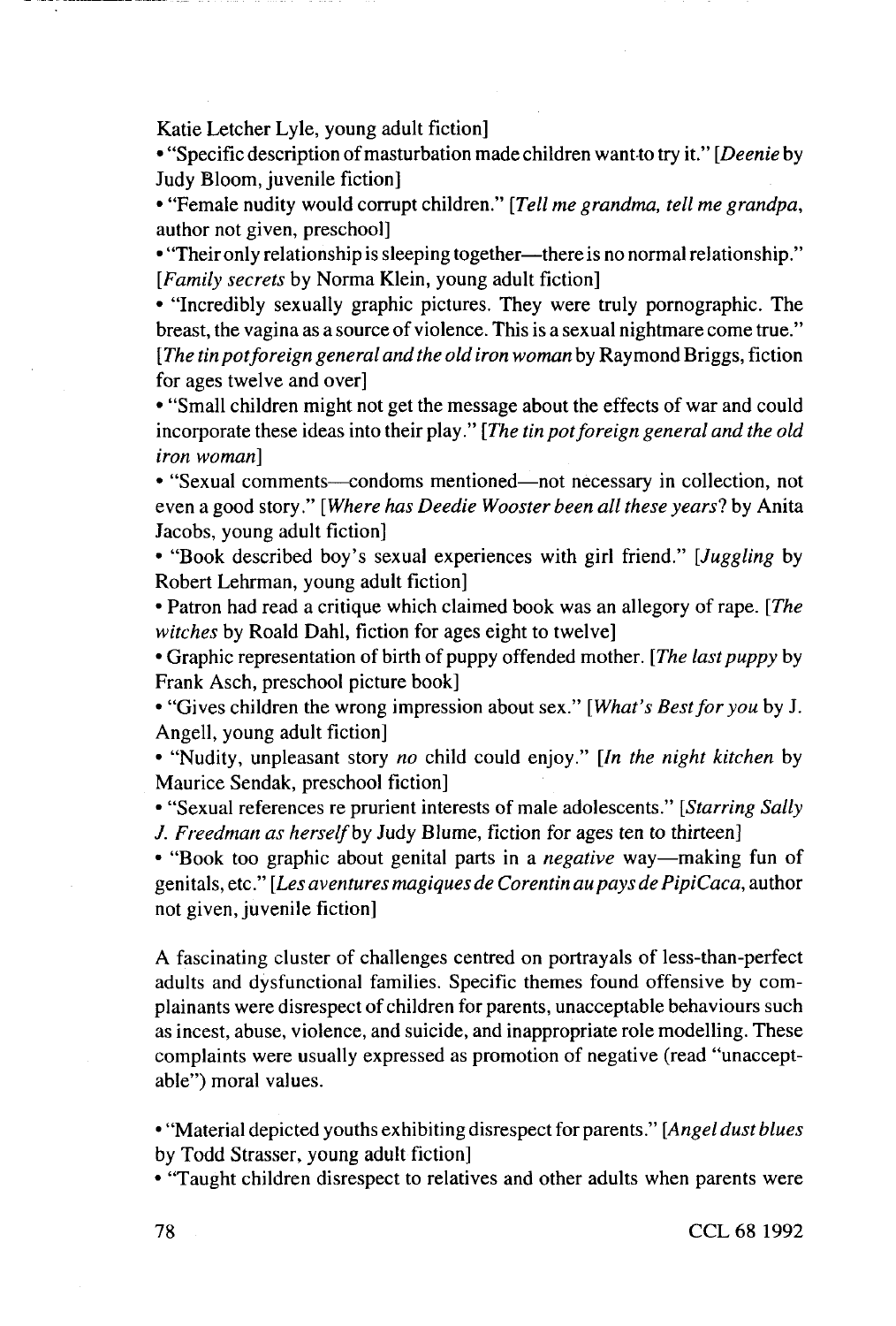trying to teach manners." *[Dinner at Aunt Rose's* by Janet Munsil, fiction for preschool to eight years old]

• "Too violent. Showed parents in a bad light." *[Jim who ran away from his wife and was eaten by a lie* by Ailaine Zeiloe, picture book for ages three to eight]

• "I felt the main message to kids to be that violence, abuse, disobedience, disrespect, etc. are not offensive—injurious to kids' minds." *[Hector Protector by* Maurice Sendak, preschool fiction]

• "Swearing, smoking marijuana, teen attitudes towards adults." *[Wheels/or walking* by Sandra Richmond, young adult fiction]

• "Too scary for children, too violent, seems to condone child abuse." *[Daddy is a monster... sometimes* by John Steptoe, picture book for ages three to seven] • "Child abuse." *[Tom Thumb* by Charles Perrault, picture book for ages six to twelve]

• "Book discussed family cruelty (wife abuse), violence." *[Cracker Jackson* by Betsy Byers, young adult fiction]

• "Book deals with incest, child abuse." *[Abby, my love* by Hadley Irwin, young adult fiction]

• "Book not suitable for children's library (or indeed any library) because of graphic description of sex, violence, child abuse." *[Barbe-bleue* by Jacques Martin, a comic book for ages eight to twelve]

• "Content and violent pictures show incestuous behavior." *[Le Petit chaperon rouge* by Bruno de la Salle, fiction for ages six to eight]

• "The relationship between the brother and sister is simply not a healthy relationship mostly when they are sleeping together, last page and also putting the baby on the mantelpiece. Really." *[My crazy sister* by M.B. Goffstein, preschool fiction]

• Patron felt book was for 10-12 year olds, indirectly about suicide. Not suitable for children at all. *[Le Petit chien* by Jean Prignaud, picture book for ages four to seven]

• "Total despair in the conclusion—child commits suicide." *[The brothers Lionheart* by Astrid Lindgren, fiction for ages eight to twelve]

• At one point in the story, it states the hero's parents "were so worried they were ready to kill themselves." Patron was horrified that such a statement should be in a kid's book. *[Gorky rises* by William Steig, picture book for preschool to grade three]

• When son is lost, mother is so distraught she says she will kill herself. Talk about people committing suicide NOT appropriate for small children." *[Gorky rises]*

*•* Patron felt boy's response was overly violent—not true to life. Disliked the ending where the mother fantasizes she would be able to watch soap operas while her son fed the baby. *[When the new baby comes, I' m moving out* by Martha Alexander, preschool picture book]

• Patron said the book had unfeeling treatment of the subject of death, and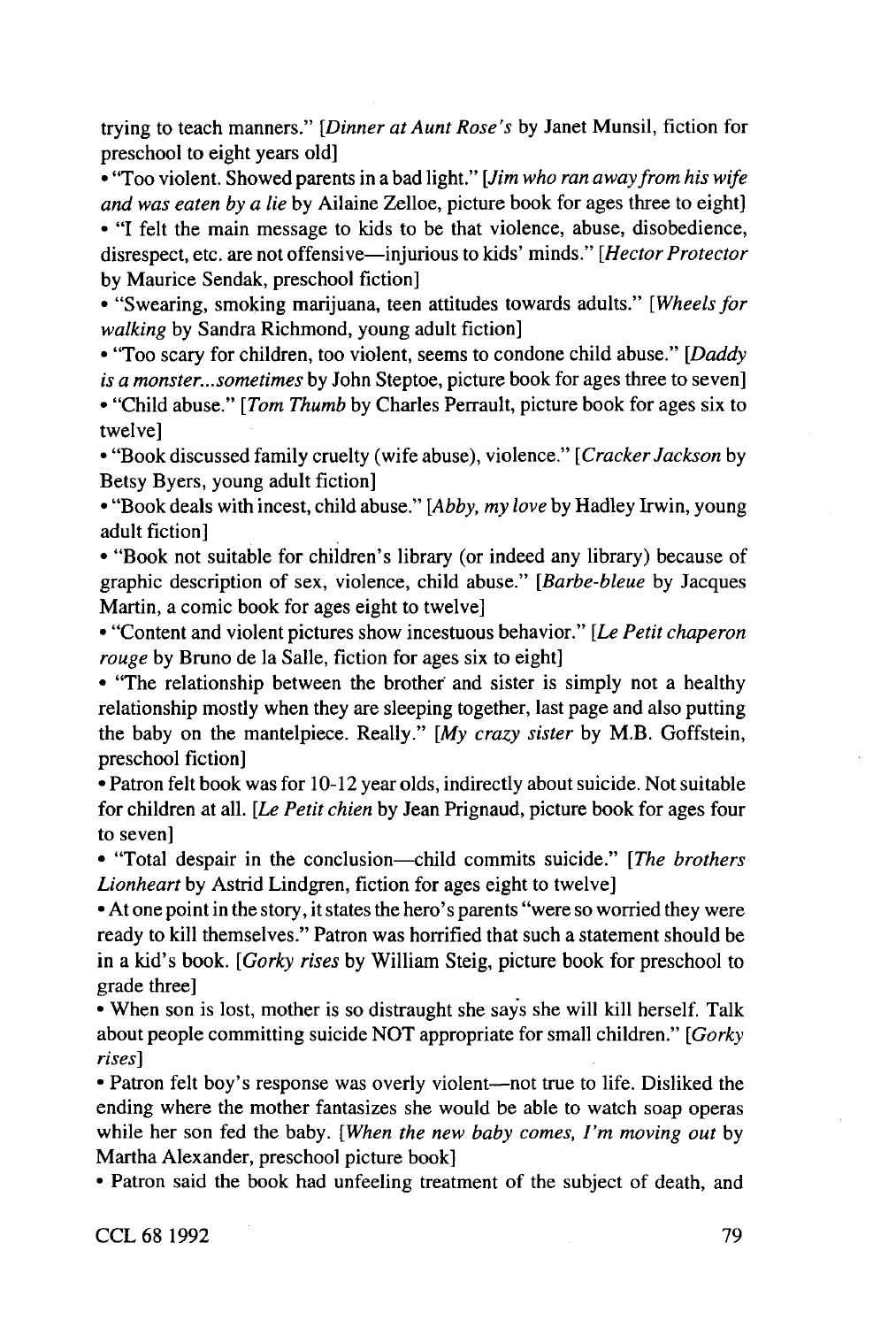disturbed her child who chose it because of its blue cover, in response to our summer reading game. It should be moved to non-fiction. *[Cookies for Luke* by Sheila J. Bleeks, juvenile fiction]

• "Lesson indicates that greed, craftiness and laziness pay off." *[Tom Fox and the apple pie* by Clyde Watson, picture book for ages five to seven]

• "Gross habit: putting in picture and writing a grandpa blowing his nose without a handkerchief. Disregard just that one particular page." *[My old grandad* by Wolf Harranth, picture book]

• Patron found illustrations and poetry offensive and of poor quality, offbeat, eg p. 15 "urine" picture of grandmother. *[High wire spider* by George Swede]

• Patron felt the male/female relationship in the book was an extremely negative influence on students: "Burn book (seriously!)." *[One on one* by Jerry Seigel, fiction for grades nine and up]

• Patron thought book condoned forced marriages, i.e., teen pregnancies. *[Pennington 's heir* by K.M. Peyton, young adult fiction]

• Patron felt the book was showing a bad boy who, although he did misbehave, was never punished. Children reading it would think it was cute to be naughty. *[Bad Thad* by Judy Malloy, preschool picture book]

• "Stereotyped. Reinforces acceptance of problems rather than encouraging action." *[New friend* by Charette Zolokow, preschool fiction]

• Patron felt book encouraged children to trust strangers. *[Will you cross me,* author not given, fiction for grade one]

• "The child in the story is wearing a t-shirt with her name on it, which is not recommended practice because of danger from child molesters." *[The other Emily* by Gibbs Davis, picture book for preschool/primary]

• "Not proper for a child to read about having to look after a sibling because they are handicapped; children do not understand about people being different." *[Ben* by Victoria Shennon, juvenile fiction]

• "Didn't think it right that an adult could take over from children and didn't like tone of book." *[The rotten old car* by Geraldine Kaye, fiction for preschool to seven years old]

• "Book shows Santa drinking alcoholic beverages." *[Father Christmas* by Raymond Briggs, picture book for ages five to ten]

• "Did not like children forgetting about dead bird for which they had had a funeral." *[The dead bird* by Margaret Wise Brown, fiction for preschool to grade two]

• "I was very disappointed to hear the endless stream of insults...I'm trying to teach good vocabulary." *[Two stupid dummies* by Mark Thurman, fiction for ages three to seven]

• "Picture of dog defecating on floor." *[Some swell pup* by Maurice Sendak, picture book for ages four to eight]

Several complainants objected to the use of profanity in literature, often urging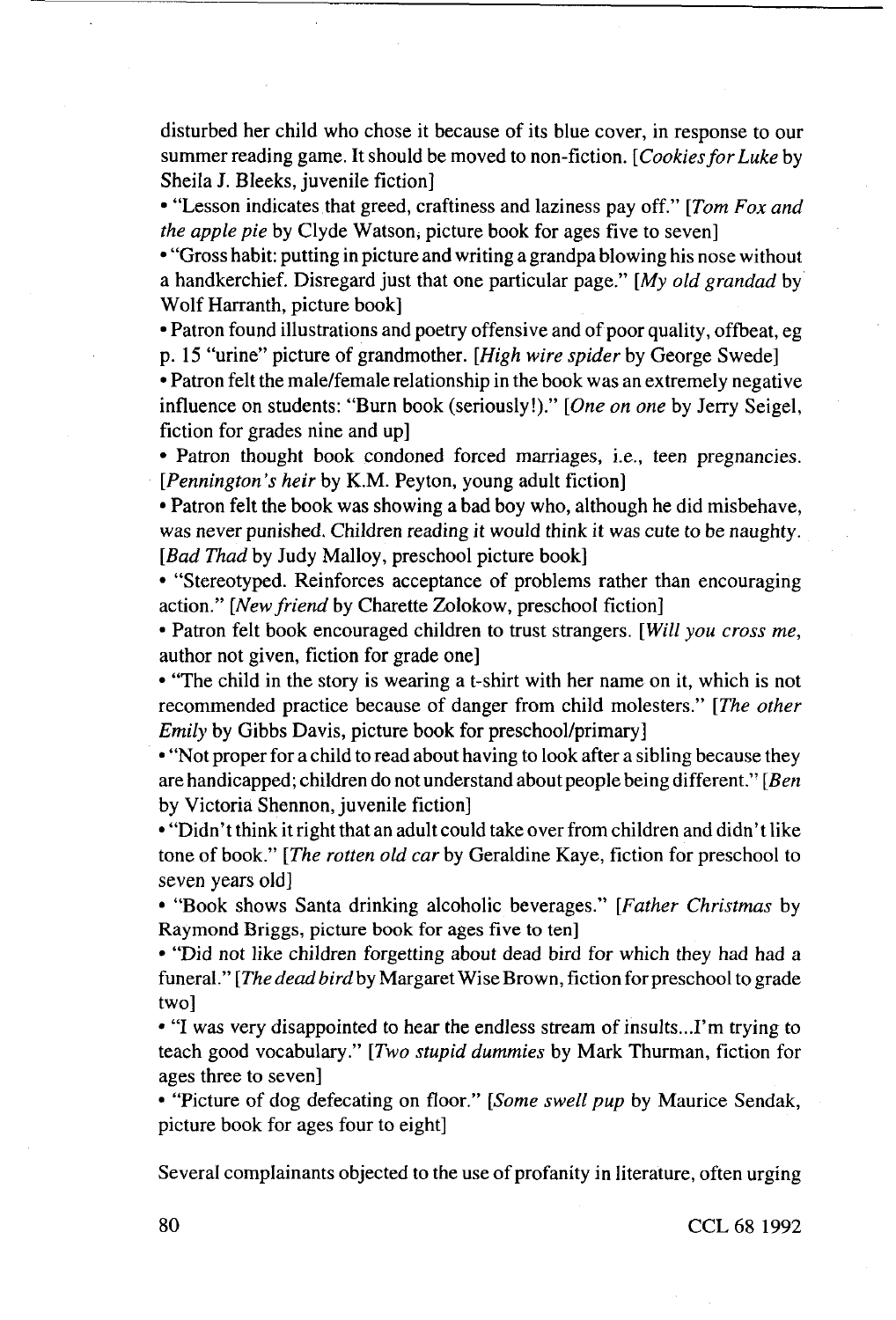removal or restriction of material on the basis of a single word. Examples are the following:

• use of the word 'fuck' *[Freddy's book* by John Neufeld, fiction for ages eight to twelve]

• reference to a penis as a 'hot dog' *[Blue trees, red sky* by Norma Klein, picture book for ages three to seven]

• use of 'slit' instead of 'vagina' [*Thomas is different* by Gunilla Wolde, picture book for ages four to eight]

• use of the word 'slut' *[Cinderella* illustrated by Bernadette, juvenile fiction]

• reference to a cat called 'Fluffybum' *[Badjelly the witch* by Spike Milligan, junior fiction]

• use of the expression' Oh my God' *[Les aventures de Benji* by Disney, cassettebook for ages six to eight]

Other complaints were about more extensive offence:

•"Inappropriate language (fucking, whore's guts) and explicit graphics (couples copulating, naked females). The theme (that God is a depraved old man) is equally offensive." *[The vagabond in limbo: The ultimate alchemist* by Ribera Godard, fiction for young adults and adults]

• "Encouraged swearing." ["Soap-Box Derby" by the National Film Board, juvenile videol

• "Might make coarse language seem acceptable—damn, bull, up yours, go to Hell." *[Alan and Naomi* by Myron Levoy, children's fiction]

• Patron complained about language—bastard, pissed. Hot Damn, and some we could not find. *[Starring Sally J. Freedman as herself by* Judy Blume]

• "Coarse language—'Mrs. Minish is such a bitch' (p. 30). 'Damn that Blubber! (p. 50). 'Damn!' Mom said (p. 69). Categorize the book so that children under age eleven are less likely to read it." *[Blubber* by Judy Blume, fiction for grades four to six]

Several complainants opposed portrayals of the occult, witchcraft, and religion in literature for children and young adults.

• Parent objected to devil being blamed for child's unacceptable behavior—felt this went against learning to acceptresponsibilityforown actions. *[TheDevildid it* by Susan Jeschke, fiction for preschool to grade three]

• "The devil becomes a girl's friend. Becoming a friend of the devil is not good entertainment especially for kids." *[The Devil did it}*

*•* "Witchcraft is represented as being a real and vital threat to the lives of children...The resolution of the story leaves the witches and underworld figures in the same powerful and threatening position." *[Hag headby* Susan Musgrave

CCL 68 1992 81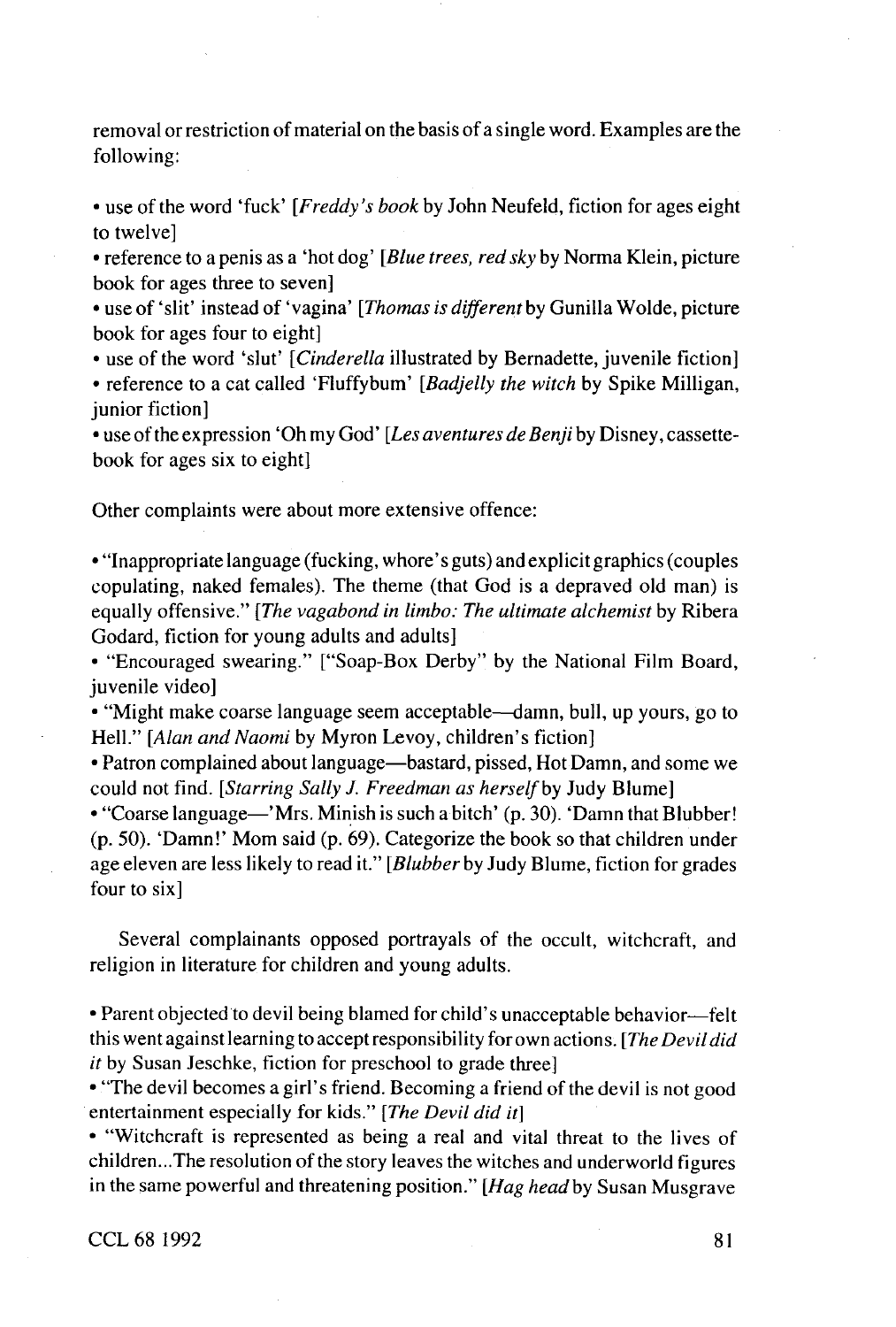and Carol Evans, fiction for ages six to eleven]

• "Introducing the occult in a matter-of-fact, supposedly innocent way." *[Bumps in the night* by Harry Allard, picture book for ages three to eight]

• "Devils juxtaposed with church, religion." *[Out of the oven* by Jan Mark, picture book]

• "Ridicules religion by creating an extra-terrestrial being." *[Les Huits jours du diable dans "Super Tintin"* by D. Convard, comic book for ages nine to thirteen] • Patron said that God was depicted as vengeful, not loving. *[Moses—the escape from Egypt* by Geoffrey Butcher, board book for preschool-grade one]

Although challenges to non-fiction for children and young adults were less common than challenges to fiction, some of the grounds indicated by complainants were as follows:

• "Objection to the title—this is not a book for the young and teenagers are young. Sin is never something to be proud of. I would think this book might result in a very sick society in the future." *[Young, gay and proud* edited by Sasha Alyson, young adult non-fiction]

• "Some vulnerable teenager entering puberty might actually believe that homosexuality is okay and give it a try and reap some serious consequences in later years." [A *way of love, a way of life* by Frances Hanckel and John Cunningham, young adult non-fiction]

• "Mention of masturbation, periods, wet dreams could make children experiment early (prepuberty)." *[What's happening to me: A guide to puberty* by Peter Mayle, young adult non-fiction]

• Patron objected strongly to one sentence on masturbation being pleasurable, ie, okay. *[What's happening to me: A guide to puberty}*

*•* "Material was very explicit and actually encouraging of teenage girls to experiment with pre-marital sex." *[Girls and sexby* Warde'l B. Pomeroy, young adult non-fiction]

• "I object to the tone of the chapter on sex. You as librarian are in a perfect position to set a high moral standard for the community." *[The teenage survival book* by Sol Gordon, teen non-fiction]

• "Will initiate curiosity, resulting in sexual experimentation by the children." *[Did the sun shine before you were born?* by Sol Gordon, non-fiction for ages three to seven]

• "My son brought this book to my attention and was upset and embarrassed." *[The body book* by Claire Rayner, junior non-fiction]

• As a Catholic parent, patron was concerned that child would have access to such material, especially about birth control. *[Learning about sex: A guide for children and their families* by Jennifer Aho]

• Patron specifically objected to a sentence that used the word "penis"—parent of grade three girl felt that she didn' t want her daughter to know what a penis was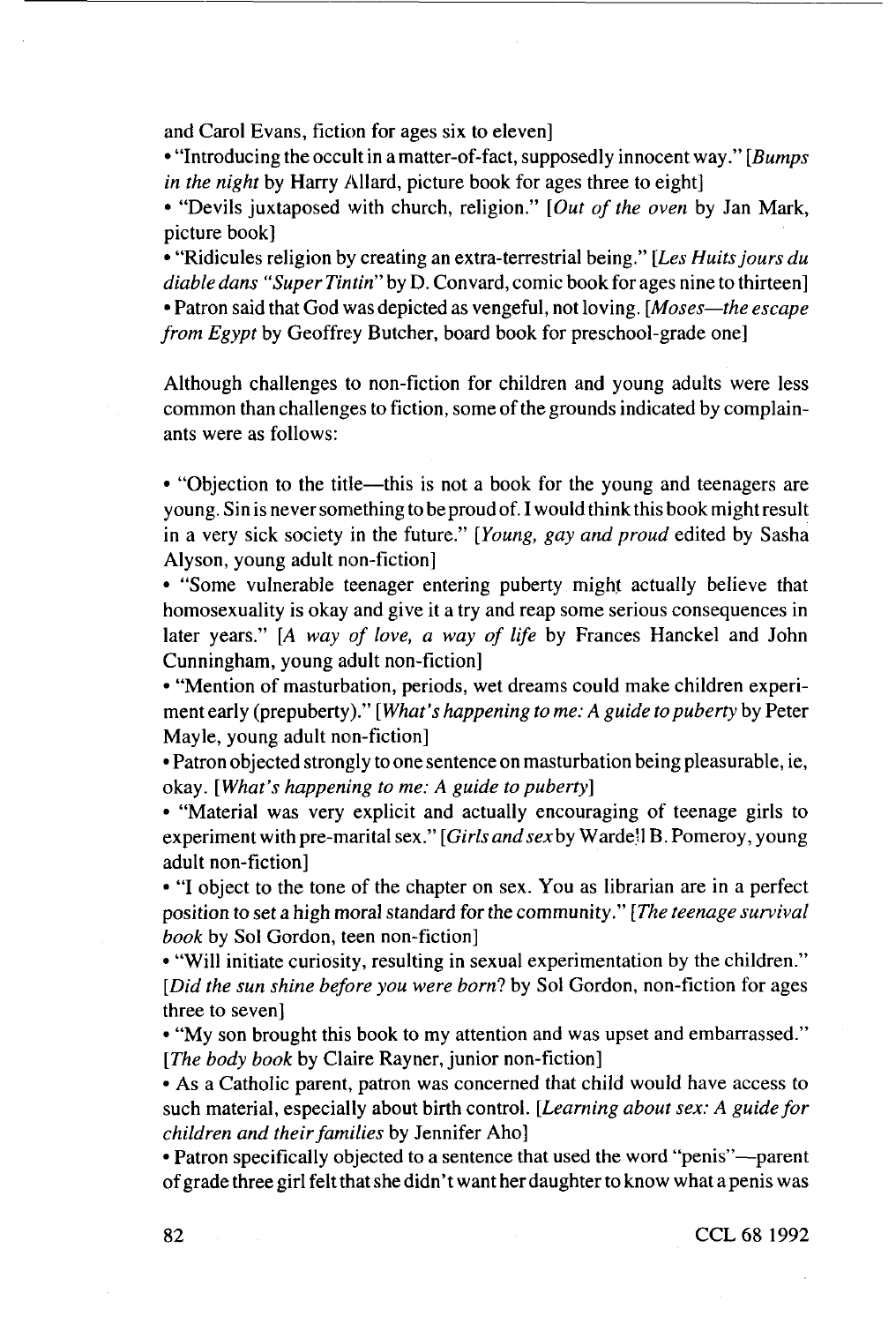at this early age. *[The joy of birth* by Camilla Jessel, described as non-fiction for preschool to grade three]

• Mention of "chastity belt." *[Alexander the Greatby* Constance C. Greene, nonfiction for ages ten to twelve]

Not only was there wide variation in the grounds that complainants offered to justify requests to remove or restrict materials, there were also differences in point of view on the same title. For example, although violence was a recurring theme in complaints about *Lizzy's lion* there were many different interpretations given to this theme among the eleven complainants who sought its suppression:

• "Very violent—may frighten children aged three to six"

• "Unnecessary exposure to violence that a young child does not need to be subjected to"

• "Lion eating up robber—frightening—inappropriate material for young children"

- "Whole book objectionable—caused children to have nightmares"
- "Too violent—a depressing book"
- "Violence was too graphic"
- "Violence—body parts dumped in trash"
- "Violent and scary"
- "Break and enter ideas; insensitive and uncaring about people in general."

Similarly, although sexual explicitness was a recurring theme in objections to *Forever,* several interpretations were also given to this theme by complainants:

• "My daughter's romantic illusions have been shattered. Not suitable for an eleven-year old"

• Patron objected to this book being considered a children's book when it had sex scenes

- Patron thought subject matter was teaching children to have sex
- Patron did not want his teenaged daughter reading a sexually explicit book
- "Too much sex, no remorse on girl's part"
- "Too sexually explicit"

• "Too explicitly sexual."

The grounds for objections to *Wifey* were also expressed in a variety of ways:

• Unsuitable for children—adult material written by popular children's author

• Patron felt that it was inappropriate for YA—cover listed book as adult, too explicit sexually

• Not for children

• Patron was extremely upset as to sexual nature of book and *very* angry as to

 $CCL 68 1992$  83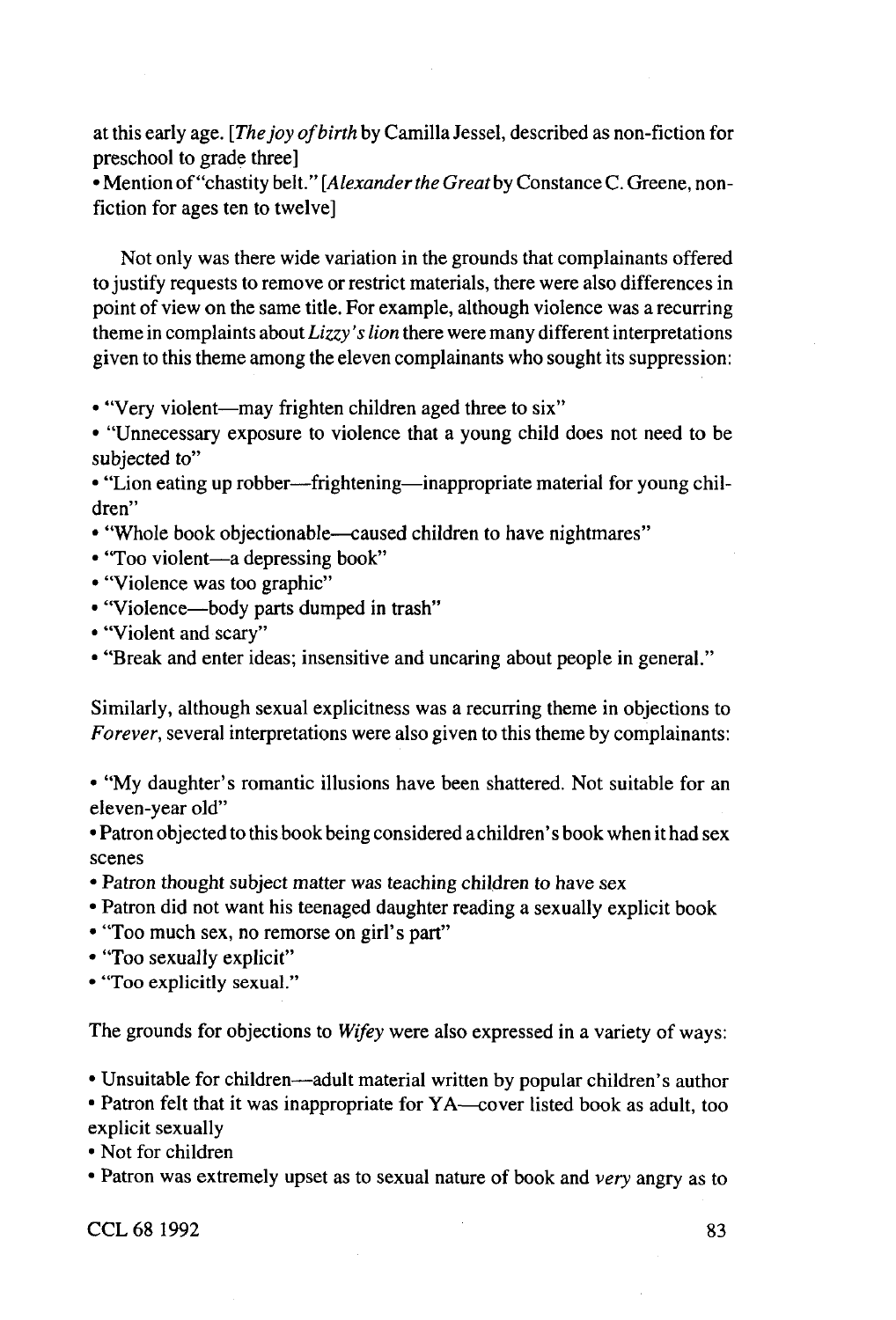placement

• "Unsuitable for young people"

• "Entire content."

The reasons for objections to *Slugs* were as follows:

• Too violent for children

• "The book is a bad influence on child-animal relationships and is generally in bad taste"

• "Gross content, extreme violence indicated, would promote violence and cruelty in children, etc."

Objections to Where did I come from? were as follows:

• Patron felt book was too explicit and damaging to her nine-year-old son who was going into the Priesthood

• "Unsuitable for children without parental supervision...writing in poor taste.. .pictures presented in a poor manner... encourages children to experiment" • Patron said chapter "Making Love" was too much of a how-to and inappropriate for age of readers to which it was directed

• Patron felt book should be housed in office because children shouldn't be able to get at it themselves; subject matter should be dealt with by parent.

Objections to *Outside over there* were as follows:

• "Desensitizes children to accept ugly; shows children expected to take on an adult's responsibility; the magic has an occult flavour; the illustrations make the gnomes look like adults"

• "Terrifying pictures"

• "Unnatural, scary story, not educational"

• "Simply weird, not suitable for children...doesn't make sense."

The multiplicity of grounds that have been advanced to justify challenges to library materials is best explained by reference to reading theory, or more precisely, reader response theory. The reader (or viewer or listener) inevitably participates in creating the meaning of a text. Indeed, sometimes the reader's interpretation of its meaning is so divergent that it appears the reader has created his or her own text quite independent of whatever the author intended. As Aidan Chambers explains it, response to a text is based in a coming together of the reader's personal history, the reader's reading history, and the text itself *(Introducing books for children).* A reader's personal history includes the formation of cultural, moral, and esthetic values. These values play a part in determining a reader's response to a text, and are among the criteria that a reader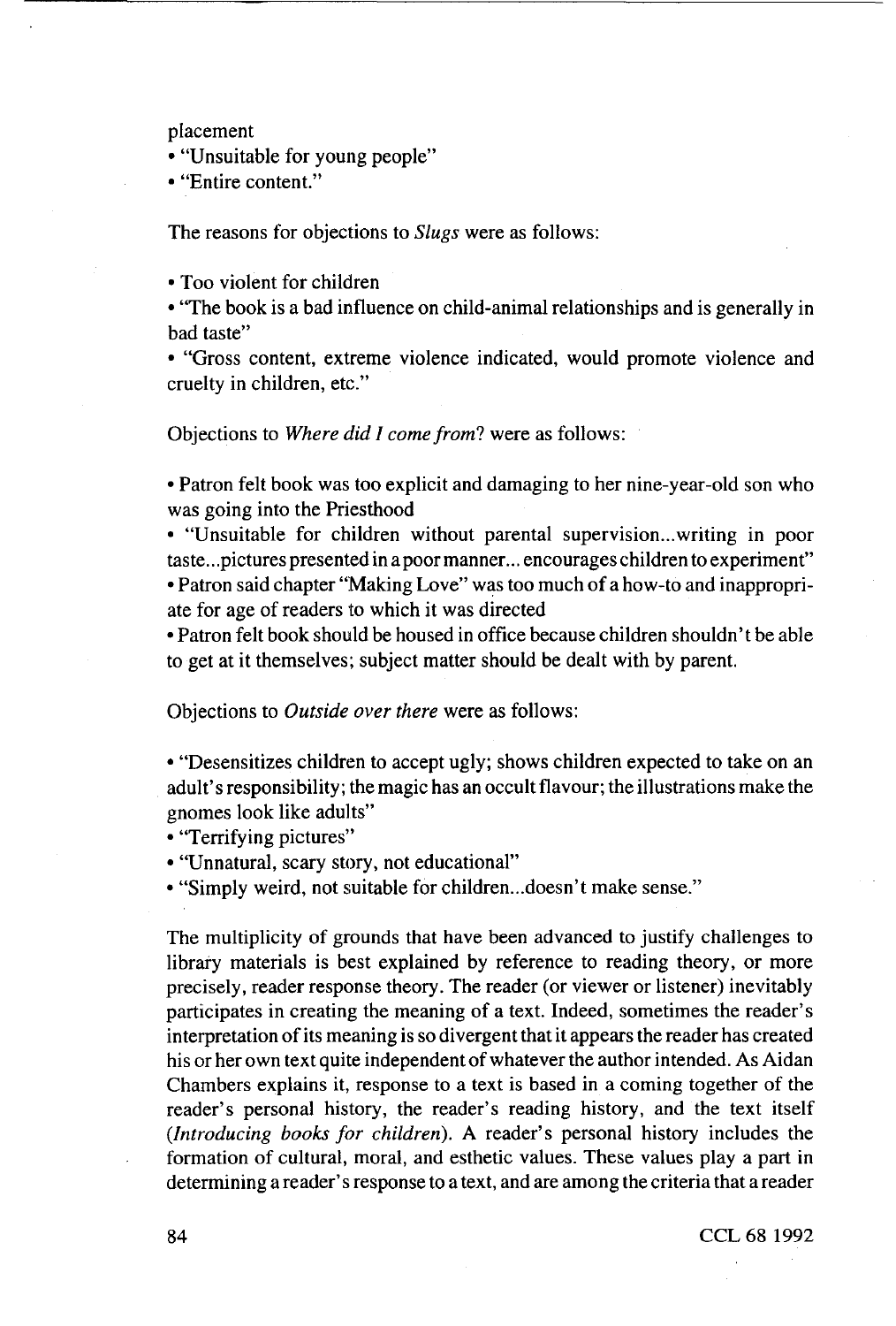uses, consciously or unconsciously, to decide whether a text is good or bad. If a text is judged on its literary merit, esthetic values should be the dominant criteria. But literature has always been understood to be a force for socializing individuals, and the moral and cultural values that a reader brings to and finds in a text will influence the reader's judgment of the text. These complex interactions are nowhere better illustrated than in the frequently divergent reasons that people give for disapproving of the same title.

Regardless of the varying reasons for challenges, what action did the complainants want carried out between 1985 and 1987? Seventy percent wanted the offending material removed from the public library collection—some even wanted it burned or destroyed as well! And a fringe element also wanted the library staff punished in draconian ways. Other more benign actions requested by complainants were internal relocations, usually from children's to adult or young adult sections but also from young adult to adult, restrictions on borrowing or in-house use, and placement of a warning label on materials.

In spite of the overwhelming demand for withdrawal of items from collections, however, the offending material was retained on library shelves in nine out of ten cases. In only 34 out of 309 challenges was it withdrawn. Five challenges were unresolved at the time of the study. Almost all challenges were resolved within three months of initiation, and in fact many were resolved on the same day that they were lodged. Only two percent of all challenges ever reached the local news media.

#### **Institutional policies**

An important aspect of patron access to public library collections is the existence of written policies for selecting materials and handling objections. Also important for children and young adults is whether the institution has age-related restrictions on borrowing and in-house use of materials.

Among respondent public libraries that reported challenges to materials for children and young adults between 1985 and 1987, the vast majority had appropriate access policies—a written selection policy, a written objections policy, a form for handling objections, and a donations policy. The vast majority also endorsed the Canadian Library Association's Statement on Intellectual Freedom (CLA Statement), which states that: "All persons in Canada have the fundamental right, as embodied in the nation's Bill of Rights and the Canadian Charter of Rights and Freedoms, to have access to all expressions of knowledge, creativity and intellectual activity, and to express their thoughts publicly."

However, at the same time that most respondents endorsed the CLA Statement, three in ten also restricted borrowing or in-house use of materials according to age, with restrictions varying from ages twelve to eighteen years old. Some institutions reported that they restrict access to specific titles or authors such as Judy Blume titles, *Wifey, Forever, Boys and sex,* and *Girls and*